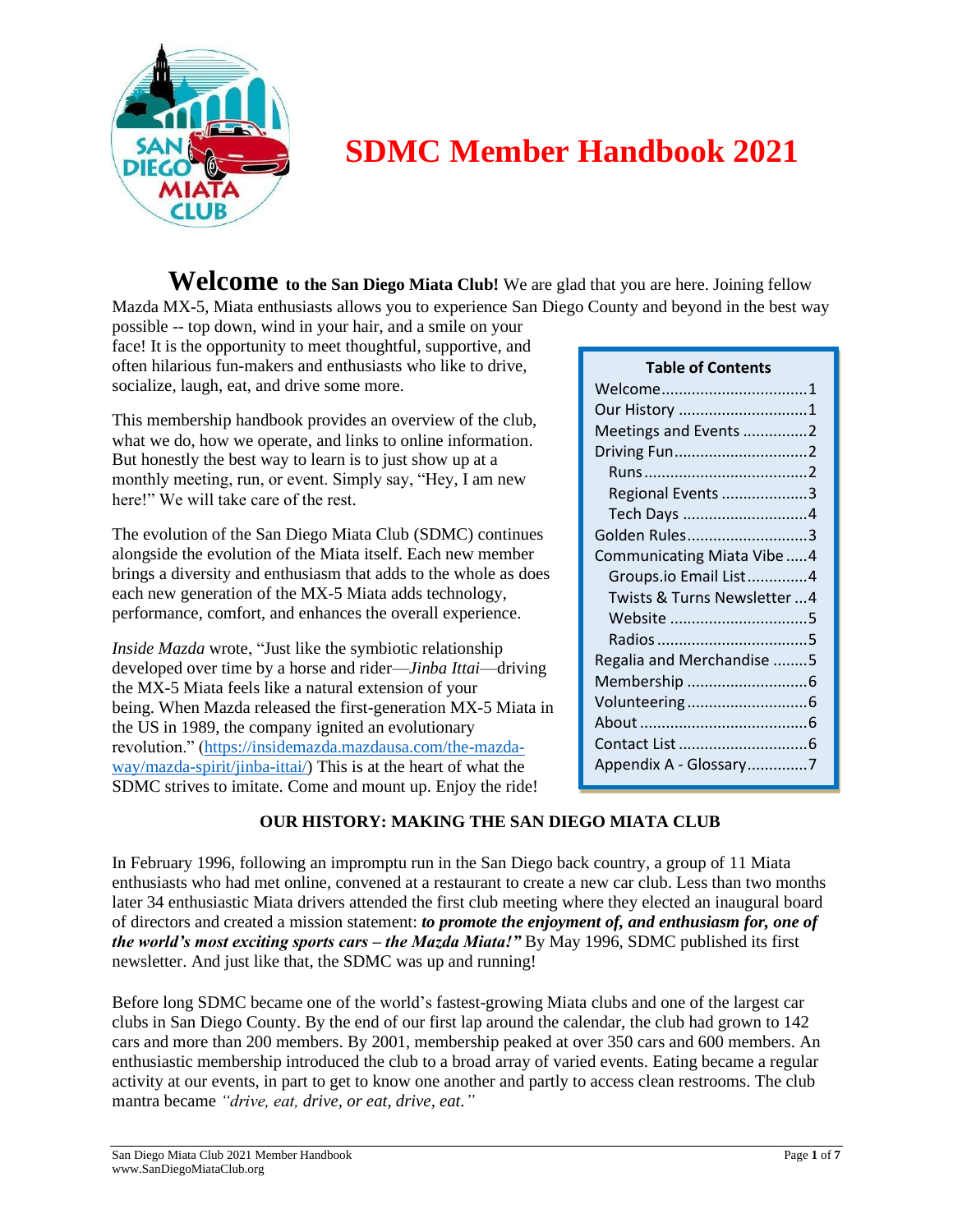### **MEETINGS AND EVENTS**

### *Monthly and Annual Meetings: The Place to Be*

Members meet at monthly meetings on the fourth Thursday of the month from January to October, and on the third Thursday of the month in November and December. Members begin gathering around 6:00 p.m. for dinner, other members arrive even earlier. The meeting officially begins at 7:00 p.m. and lasts one hour. Visit the club calendar for the most current information. For Zoom meetings, a volunteer emails the login instructions to members subscribed to the Groups.io email list.

#### **PUBLIC HEALTH RESTRICTIONS**

**SDMC FOLLOWS STATE AND COUNTY PUBLIC HEALTH LAWS AND REGULATIONS. COVID-19 PHYSICAL/SOCIAL DISTANCING REQUIREMENTS REQUIRED THE CLUB TO MOVE ITS MONTHLY MEETINGS ONLINE. A NOTICE IS SENT TO MEMBERS VIA THE GROUPS.IO EMAIL ADDRESS WITH INSTRUCTIONS ON HOW TO ACCESS ZOOM.**

Each fall the club holds an annual meeting to provide a report to the membership, honor volunteers, present awards, elect a new slate of officers (president, vice president, treasurer, and secretary), hang out with friends, and, of course, eat lunch. The club also holds an annual summer picnic and a holiday party. These meetings and events provide the best way to meet your fellow club members, ask questions, share stories, and see friends. Come eat and chat with your Miata friends and get the scoop on what's happening in the club. Don't miss the fun!

### **DRIVING FUN: LEAD OR FOLLOW, YOU'LL ENJOY THE RIDE**

Volunteer Miata enthusiasts take active, ongoing, or periodic volunteer leadership roles. One of those volunteer activities includes leading runs, because after all the Miata was made for driving. [Volunteering](#page-4-0) is a wonderful way to make and spend time with friends.

*Runs*. Members organize a variety of runs that focus on driving and fun. Some runs are impromptu while others are destination-oriented runs to museums, car collections, and other interesting venues. Some runs are "spirited" where the exceptional handling of the Miata can put a smile on a driver's face, while other runs may be at a more leisurely pace designed to enjoy the scenery. Some runs are relatively short – less than 100 miles, while others include overnight stays, out-of-state travel, and even travel outside the US.

A run occurs when someone volunteers to plan and lead a run. The run leader prescribes a route to a predetermined destination, typically via non-freeway roads. All runs have both a "run leader" and a "sweep." The sweep brings up the rear of the group and ensures that the group stays together and stays with drivers who stop for any reason. Runs often include a lunch break somewhere along the route.



*Mark and Cathy Booth's Miata Showing off their SDMC Magnetics.*

Do you have a favorite destination you would like to share with others? Is there a place you always wanted to go? Then plan a run! Our events coordinator can help you plan a successful run, and the newsletter editor can help you with the newsletter write-up after the run. Members who organize and lead runs may earn the coveted SDMC Magnetics proudly displayed on our Miatas. Information is available online at [www.SanDiegoMiataClub.org/events/plan\\_fun\\_runs.html.](http://www.sandiegomiataclub.org/events/plan_fun_runs.html)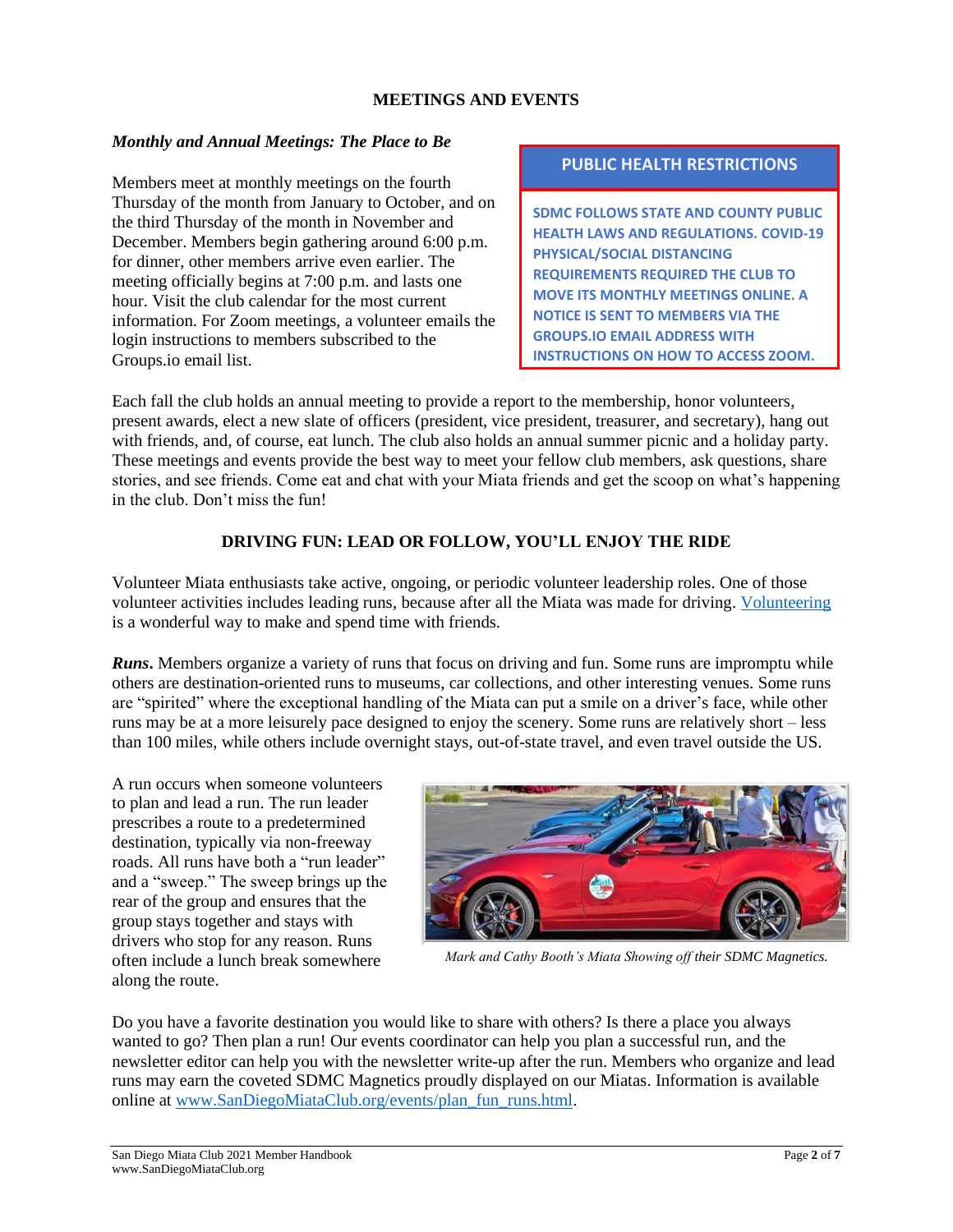Impromptu events are "spur of the moment" driving opportunities. These events may arise from someone deciding, on short notice, that they want to have lunch at a specific restaurant or do something non-Miata related and invite club members to join them. Because they are spurof-the-moment, impromptu events do not involve the degree of planning and documentation as more formal runs.

Over the years, members wanted to travel further away from home and for longer trips. They began organizing weekend-long trips, which then led to multi-week-long road trips. These volunteer-led trips and activities are limited only by our imaginations, sense of adventure, availability, and wallets.

- One-day trips where we explore California, in and outside of San Diego County.
- Weekend trips have taken us to Laguna Seca to celebrate Miata anniversaries, Cambria for a late January getaway, or regional events.
- Multi-day trips have taken us to the Grand Canyon, Yosemite, or events hosted by other Miata clubs around the country.
- Multi-week trips have included a 3-week Route 66 extravaganza, and trips to Key West, Canada, and even Italy to drive Miatas and, of course, eat.

In addition to the runs and social gatherings, members engage in events such as holiday light viewing, car shows and exhibitions, parades, regional and charitable events, indoor go kart racing, autocross, track days, tech days, and more. Our club attendance has made a significant impact at events like *Main Street America* sponsored by the Corvette Owners Club of San Diego where SDMC has won the club participation award for more than 10 years in a row.

*Regional Event. Surf'N'Safari*, the club's first regional and multi-club event, is its biggest undertaking. It requires the leadership and support of nearly 20 enthusiastic members to pull it off. Held in October 1999, the inaugural event, named for its luau (surf) and visit to the San Diego Wild Animal Park, now Safari Park (safari), it offered six runs, a luau, and a banquet. It would be one of the finest multi-club events in Miata club history attracting 140 cars from 8 states, 15 clubs, 2 countries, New Zealand, and the Netherlands, and 20 vendors. The event cemented the club's reputation as fun people. The club holds the approximately every 5 years. The last one occurred in 2015.

## **GOLDEN RULES OF CLUB DRIVING**

**#1 KNOW THYSELF.** The run leader establishes the pace for the group, but each driver operates within their own limits. If you find yourself falling behind the car ahead, take up a position toward the rear of the line at the next queue point.

**#2 SAFETY 1st-LAST-ALWAYS; OBEY LAWS.**  Use common sense, be courteous and obey the law. Keep the car in your lane. Our line of cars should not dominate the road. If other drivers are trying to pass us, let them. If a member of our group wants to pass you, let them. Pass only when it is safe and legal to do so. When stopping at a queue point or corner, pull completely off the road.

**#3 BREADCRUMB.** If you lose visual contact with the car behind you, slow down or wait at the next straight or turn (change in direction) and allow them to catch up again. When you are sure the car behind you can see your Miata, then continue. This ensures that no one gets lost or falls too far behind. Solo drivers should buddy-up and follow a car with a radio.

**#4 SITUATIONAL AWARENESS.** Watch for hazards and traffic, especially trucks or SUVs that may have difficulty seeing you. Reduce your speed if road conditions, hazards, or weather warrants. Make your own assessment of road hazards and conditions.

**#5 COMMUNICATE, SIGNAL INTENTIONS.**  Drivers with portable radios can help maintain good communications up and down the line of cars, when appropriate. If you pass the run leader or if you pull over and wave the sweep car past, you have effectively left the group and are on your own.

**#6 HAVE FUN!** Laugh, giggle, enjoy the wind in your hair, experience the open road. Eat. Repeat.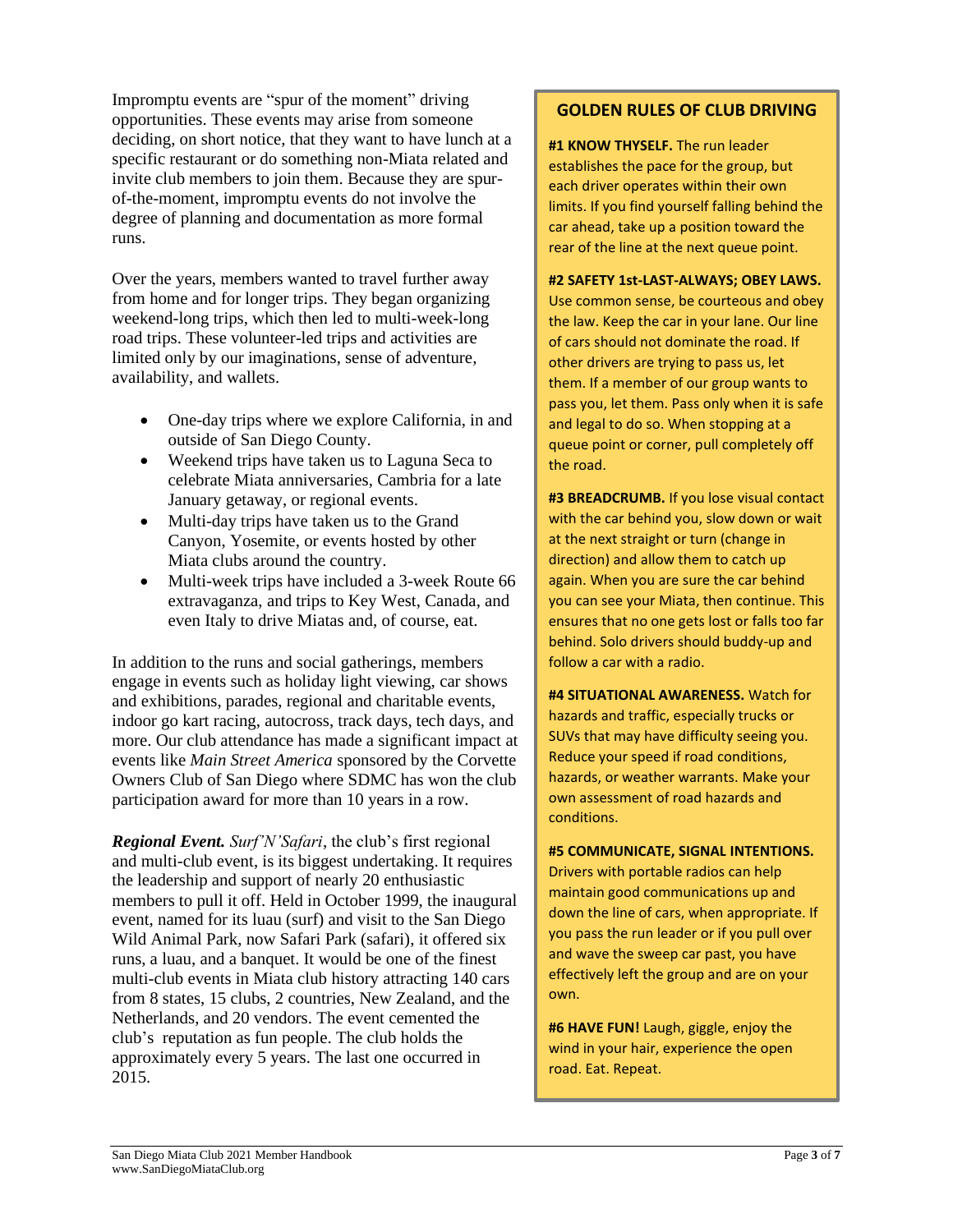*Tech Days.* Many members happily work on their Miatas and share their knowledge with others who may prefer to observe or need someone with a deeper skill set. This is the idea behind Tech Days. It is an opportunity for members to come together to help each other at a member's home or other facility. Over the years, Goodwin's Racing and Rocky's Miatomotive have generously hosted the club. These events transfer knowledge that a member gains to other members who will hopefully pass it on.

If you are interested in hosting an event, please work with Events Coordinator to select a date. Invite others to attend by posting a notice of the event on Groups.io. Keep the project(s) reasonable and don't try to set a record, such as the most shocks installed. Make sure you have the right tools, equipment, and parts to do the job. Make an event out of it by providing refreshments, remember food is a big motivator. After the event, be sure to thank your hosts and memorialize the event by writing an article about the experience for the club newsletter.

## **COMMUNICATING THE MIATA CLUB VIBE**

Without a doubt, our club members are good communicators both formally and informally. We stay informed of events and other happenings through a variety of mechanisms, including the Groups.io email list, *Twists & Turns* newsletter, club website, *SDMC Members Only* Facebook group, meeting attendance, participating in runs.

Keep in mind that everyone accesses information differently. Some members are on Facebook and some members are not. Some members read the newsletter or the website and some do not. If you want to connect, use various modes of communications. The membership directory is accessible on the Groups.io website or request it from our membership team at [membership@SanDiegoMiataClub.org.](mailto:membership@SanDiegoMiataClub.org)

*Groups.io, Group Email List.* The quickest, easiest, and most frequently used form of communication is the group email list through Groups.io. Members post questions on technical issues, ask for recommendations, seek information about meetings and events, and share member news by sending an email to one central address that the system relays to all subscribed members. The system archives the emails, which makes them searchable online. Messages may include hashtags (a word or phrase preceded by a hash sign (#) to identify digital content on a specific topic), which makes searching for information considerably easier.

The software is relatively new to the club. So far, the club is finding membership directory, photo gallery, and file storage features to be useful. Only current dues-paying members have access to the Groups.io. Members must sign up for a free registration to participate in the group. Instructions are online at [http://www.SanDiegoMiataClub.org/for\\_members/SDMC-mail.html.](http://www.sandiegomiataclub.org/for_members/SDMC-mail.html) Alternatively, send an email request to [membership@SanDiegoMiataClub.org.](mailto:membership@SanDiegoMiataClub.org) In response, you will receive a system-generated email inviting you to join the group; accept that invitation or questions to [webmaster@SanDiegoMiataClub.org.](mailto:webmaster@SanDiegoMiataClub.org)

*Twists & Turns Newsletter*. The club publishes a newsletter approximately every two months. It includes news, information about upcoming events, trip summaries, member profiles, technical tips, columns by club officers and others, and free classified ads for club members only. Additionally, it includes articles about your experience leading, sweeping, or participating in a club event; non-club experiences you had with your Miata; technical issues or tips you discovered or want to share; and general topics of likely interest to our members. You need not be an accomplished writer to publish in *Twists & Turns;* our editors and proofreaders will work with you. While you may not win a Pulitzer Prize, members appreciate the time you spend putting your thoughts on paper. Submit original text and and/or photos to [newsletter@SanDiegoMiataClub.org](mailto:newsletter@sandiegomiataclub.org) by the 15th of the month prior to publication of the next newsletter. Editors happily receive materials well before the submission deadline. You may access *Twists & Turns*  online at [http://www.SanDiegoMiataClub.org/newsletters/index.html.](http://www.sandiegomiataclub.org/newsletters/index.html)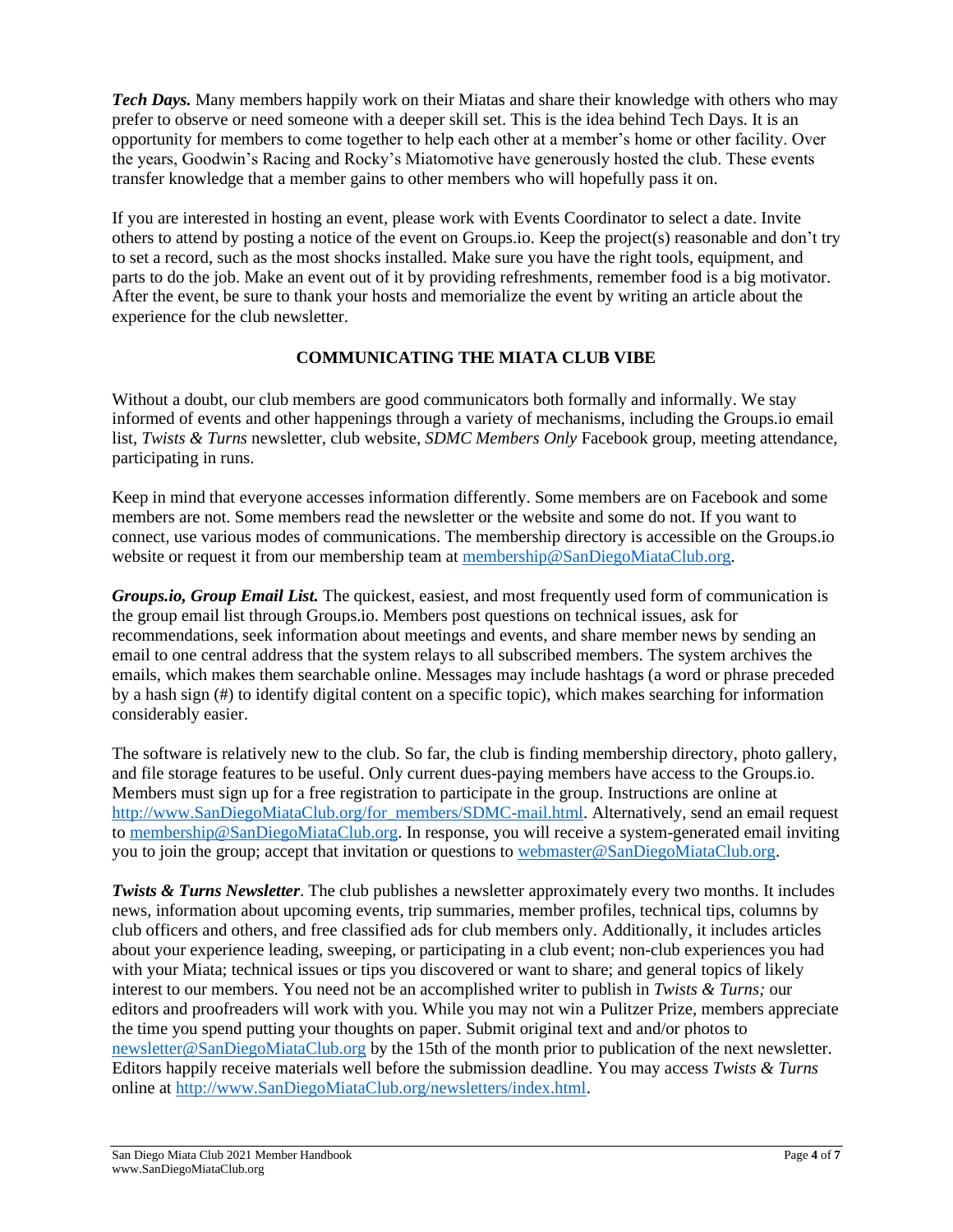*Website: Club News and Info 24/7*. The club maintains an informative website at [http://www.SanDiegoMiataClub.org,](http://www.sandiegomiataclub.org/) including general information about the club; a list of officers and appointed committees and email links; a calendar providing detailed information on coming events and run instructions; event section with instructions on how to lead a club run and what to expect; current and past issues of the newsletter; information about regalia; technical information about Miatas; radio information; and links to other Miata clubs and Miata-related businesses. If you have questions or suggestions about the website, contact [webmaster@SanDiegoMiataClub.org.](mailto:webmaster@SanDiegoMiataClub.org)



*Miata Run to Laguna Mountain Photo Courtesy of Mark Booth*

*Radio Communications for Runs (Two-Way Radios).* Our goal is to have an enjoyable day driving our Miatas. A compatible two-way radio will enhance your fun. The primary purpose of the radios is to communicate directions, potential road, human, or animal hazards, and logistical information between the run leader and sweep. If the group is large, the run leader will appoint a member to act as a radio relay. The most current radio information on ordering, setup, accessories, and basic radio operating instructions is available at [http://www.SanDiegoMiataClub.org/events/Radio\\_coms.html.](http://www.sandiegomiataclub.org/events/Radio_coms.html) Before a run contact the events coordinator at [events@SanDiegoMiataClub.org](mailto:events@SanDiegoMiataClub.org) to ensure that your new radio is compatible or to borrow a radio during a run.

## **REGALIA AND MERCHANDISE**

The club offers a selection of merchandise emblazoned with the SDMC logo. Our regalia team keeps inventory at a minimum to avoid undue club costs. The regalia team regularly offers special order items. Email the regalia team a[t regalia@SanDiegoMiataClub.org](mailto:regalia@SanDiegoMiataClub.org) about placing an order and the delivery and shipping details. Examples of regalia include sweatshirts, t-shirts, hats, visors, hat clips, lapel/hat pins, license plate frames, static-cling decals, and special-edition items.

Name badges may be ordered directly from our vendor, Nobleite [\(http://knobmeister.com\)](http://knobmeister.com/) using the order form available on our website or request it from the regalia team at [regalia@SanDiegoMiataClub.org.](mailto:regalia@SanDiegoMiataClub.org) Nobleite mails the badges directly to you.

Members also may have the club logos custom embroidered on nearly any article of clothing, merchandise you supply, or you may purchase from the selections offered by our vendor, TCB Embroidery. You must place your order in writing to ensure the correct colors and designs. In most cases, you can specify the car color, interior color, the color of the word "Miata," and the color of the stitching used for your name. Please be specific when stating your car color, such as "Montego Blue" instead of simply "Blue." For certain combinations of car and garment colors, ask the embroidery shop to make color adjustments for outline stitching, so you don't get a black outline on a black car on a black jacket. Contact TCB at [http://tcb-embroidery.squarespace.com](http://tcb-embroidery.squarespace.com/) or 619-562-2320.

## **VOLUNTEERING**

<span id="page-4-0"></span>Volunteer Miata enthusiasts donate a substantial number of hours to the club each year. Some members take active or periodic volunteer leadership roles. They organize runs, plan events, host parties and picnics, edit the newsletter, write articles, support tech days, organize charitable events, orchestrate parade and car show participation, manage the website, prepare mailings, manage regalia sales, and serve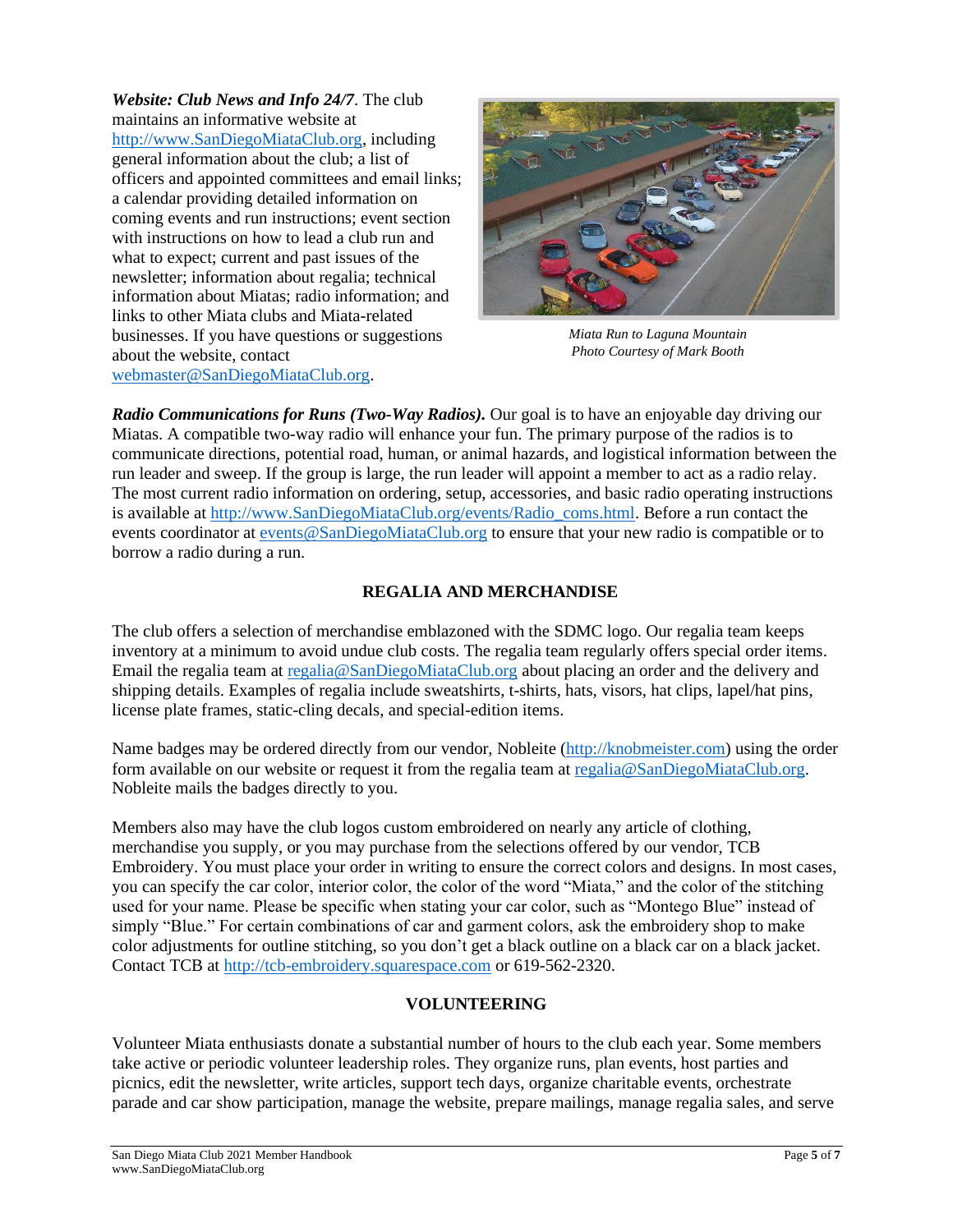on the board and committees. The club is what we, the members, make of it. Please join us to make our club as fun and worthwhile as possible. Contact the [President@SanDiegoMiataClub.org](mailto:President@SanDiegoMiataClub.org) or [VicePresident@SanDiegoMiataClub.org](mailto:VicePresident@SanDiegoMiataClub.org) to discuss volunteer opportunities.

#### **MEMBERSHIP**

Any one person or two people from one household may join the club as single or dual members. A member in good standing has paid their annual member dues in full. All memberships expire at the end of the calendar year and renewals are due by January 1st; dues are delinquent 30 days later. Dues renewals not received or postmarked by January 31st are subject to a \$5.00 late fee.

Club Bylaws Article 11.2 states that partial year dues are available to new members only. A member with delinquent dues does not qualify for partial year dues by waiting until July 1st. To qualify for partial dues, the member must have been away from the club for a minimum of one year. Bylaws are subject to change as determined by the board of directors and approved by the members. Bylaws are available online at [http://www.SanDiegoMiataClub.org/for\\_members/bylaws.html.](http://www.sandiegomiataclub.org/for_members/bylaws.html)

Members with delinquent dues are removed from membership rolls, mail, and email list as soon as February 1st. Members with delinquent dues are not eligible to take part in club sponsored activities, including the annual summer picnic or holiday party.

Members must act in accordance with the stated purpose of the club. The board may suspend or revoke the membership of any member whose actions they deemed detrimental to the club. Send questions to [membership@SanDiegoMiataClub.org.](mailto:membership@SanDiegoMiataClub.org)

## **ABOUT THIS HANDBOOK**

Thank you to those members who helped update this handbook and Mark Booth for the use of his photos and serving as the club's first president. Please submit any questions or suggested edits to [Secretary@SanDiegoMiataClub.org.](mailto:Secretary@SanDiegoMiataClub.org) Please refer to the website for the most current information.

Whether you are reading the member handbook for the first time or refreshing your memory, we appreciate your reading it and thanks for being here.

Sincerely, 2021 Board of Directors *Zoom Zoom*

| <b>CONTACT LIST</b>                                 |                                                      |
|-----------------------------------------------------|------------------------------------------------------|
| <b>Board of Directors</b>                           | <b>Key Volunteers &amp; Committees</b>               |
| President: President@SanDiegoMiataClub.org          | Event Coordinator: events@SanDiegoMiataClub.org      |
| Vice President: VicePresident@SanDiegoMiataClub.org | Membership: membership@SanDiegoMiataClub.org         |
| Treasurer: Treasurer@SanDiegoMiataClub.org          | Newsletter Editors: newsletter@SanDiegoMiataClub.org |
| Secretary: Secretary@SanDiegoMiataClub.org          | Regalia: regalia@SanDiegoMiataClub.org               |
| Past President: varies from year to year            | Webmaster: webmaster@SanDiegoMiataClub.org           |

Handbook Revised as of March 3, 2021